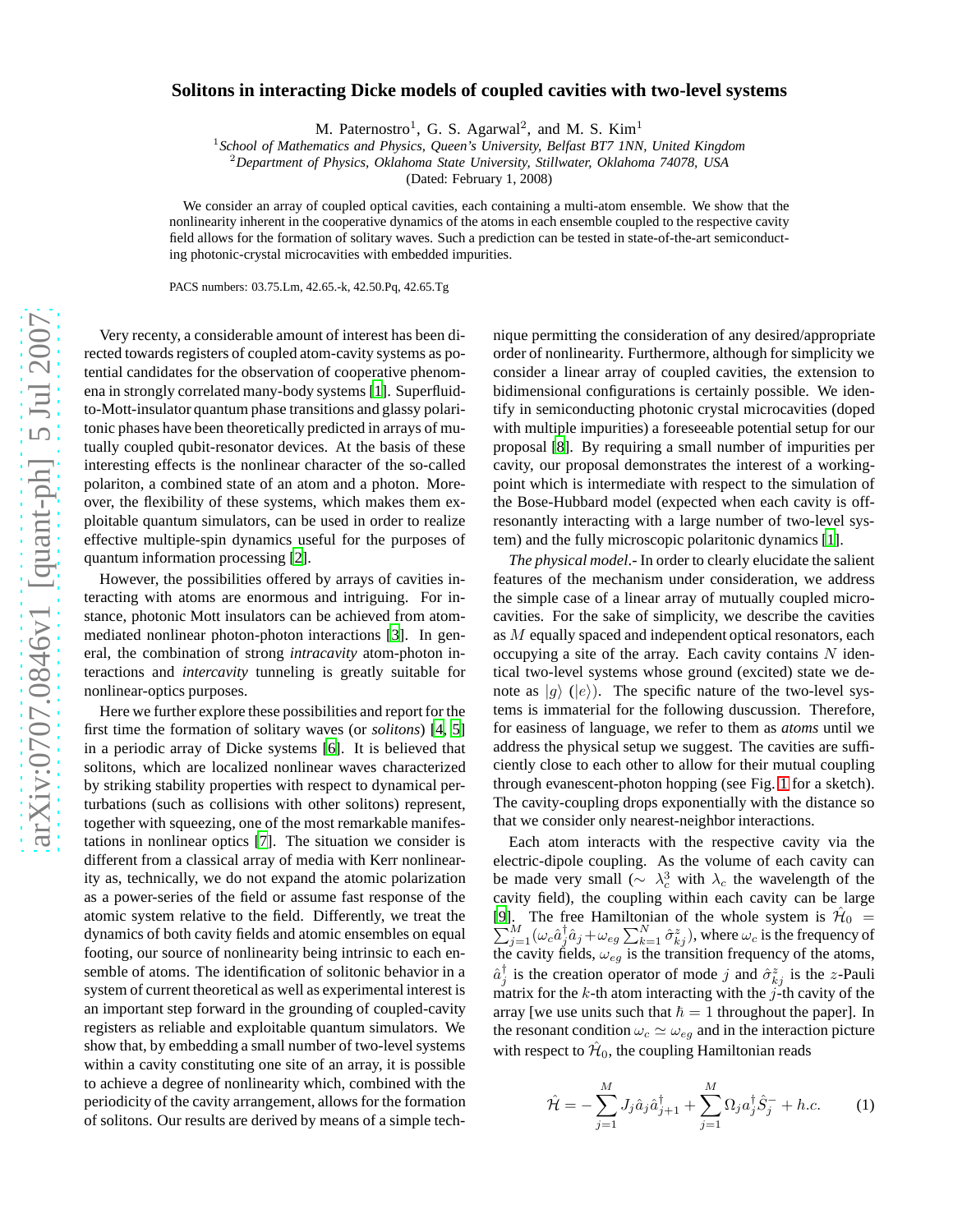

<span id="page-1-0"></span>FIG. 1: Simplified schematics of the setup and representation of a possible descrete solitonic solution of the dynamics associated with the cavity fields (see the body of the paper). Each resonator ideally represents a defect microcavity in a photonic crystal, the corresponding ensemble of two-level atoms being embodied by impurities.

Here, we have introduced the *Dicke lowering operator* of the atoms within a given cavity  $\hat{S}_j^- = \sum_{k=1}^N \tilde{\hat{\sigma}}_{kj}^-$  (with  $\hat{\sigma}_{kj}^ |g\rangle_{kj}\langle e|$  and  $\hat{S}_j^+=\hat{S}_j^{-\dagger}$ ), the photon-hopping strength  $J$  and the coupling rate  $\Omega$  between an ensemble and its respective cavity. To fix the ideas, these parameters are taken to be real and homogeneous across the array so that  $J_i = J$  and  $\Omega_i = \Omega$ ,  $\forall j$ , although the generalization to a *pattern* of couplings is quite straightforward. The first term (and its  $h.c.$ ) in  $\hat{\mathcal{H}}$  describes the tunneling-like coupling between the cavities while the second term accounts for the *in situ* resonant exchange of excitations between the  $N$  elements of an ensemble and the corresponding cavity field (energy non-conserving terms have been discarded by invoking the rotating wave approximation, valid for  $\Omega \ll \omega_c$ ).

The extended character of the Hilbert space of the overall system makes the goal of tackling the dynamics described by  $H$  formidable. However, we can exploit the collective behavior of each ensemble by utilizing the Holstein-Primakoff (HP) transformation, which maps a physical collective spin into an effective bosonic degree of freedom [\[10\]](#page-3-9). Assuming  $N \gg 1$ , we introduce the HP creation and annihilation operators  $\hat{b}_j^{\dagger}$ and  $b_j$  ( $j = 1, ..., M$ ) as

$$
\hat{S}_j^+ = \sqrt{N} \hat{b}_j^{\dagger} \hat{\mathcal{A}}_j, \quad \hat{S}_j^- = \sqrt{N} \hat{\mathcal{A}}_j \hat{b}_j, \quad \hat{S}_j^z = \hat{b}_j^{\dagger} \hat{b}_j - N/2, \tag{2}
$$

with  $[b_j, b_l^{\dagger}] = \delta_{jl}$ . Here, the operator  $\hat{\mathcal{A}}_j = \sqrt{1 - \hat{b}_j^{\dagger} \hat{b}_j / N}$ is necessary in order to guarantee that the Dicke operators  $\hat{S}_j^{\pm}$ and  $\hat{S}_{j}^{z}$  satisfy the proper SU(2) algebra. In terms of effective HP bosons, Eq. [\(1\)](#page-0-0) takes the form

$$
\hat{\mathcal{H}}_{HP} = -\sum_{j=1}^{M} J\hat{a}_j \hat{a}_{j+1}^{\dagger} + \sum_{j=1}^{M} \Omega \sqrt{N} \hat{b}_j^{\dagger} \hat{\mathcal{A}}_j \hat{a}_j + h.c.
$$
 (3)

The enhancement of the intracavity coupling due to the collective nature of the ensemble is clearly retrieved. The nonlinear nature of the interaction between the two bosons entering the dynamics is encompassed by the operators  $\hat{A}_j$ , which depends on the number of excitations in the state of the effective HP particle. The strength of any nonlinear effect re-

sults from a trade-off between  $\langle b_j^{\dagger} b_j \rangle$  and N. For our discussion, it is useful to expand  $\hat{\mathcal{A}}_j$  in power-series as  $\hat{\mathcal{A}}_j$  =  $\sum_{l=0}^{\infty} \frac{(2l)!}{(1-2l)(2^l l!)^2}$  $(\hat{b}_j^\dagger \hat{b}_j)^l$  $\frac{j^{0}g}{N^{l}}$ . Although any order of this expansion could be taken, for clarity of presentation we consider the situation of a "mesoscopic" number of atoms per ensemble, *i.e.* N is such that  $\hat{A}_j \simeq 1 - \hat{b}_j^{\dagger} \hat{b}_j / 2N + \mathcal{O}(N^{-2}), \forall j$ . Physically, this implies that the number of implanted two-level atoms per cavity has to be large enough for the HP transformation to be valid but sufficiently small not to blur any nonlinear effect. By introducing the truncated expressions for  $\hat{A}_j$ 's into  $\mathcal{H}_{HP}$  we clearly identify the form the non-linear mechanism has, up to the considered order of approximation

<span id="page-1-1"></span>
$$
\hat{\mathcal{H}}_{HP} \simeq \sum_{j=1}^{M} (\Omega \sqrt{N} \hat{b}_j^{\dagger} \hat{a}_j - J \hat{a}_j^{\dagger} \hat{a}_{j+1} - \frac{\Omega}{2\sqrt{N}} \hat{b}_j^{\dagger 2} \hat{b}_j \hat{a}_j + h.c.)
$$
\n(4)

The structure of this Hamiltonian is interesting. The term  $\Omega \sqrt{N} (\hat{b}_j^{\dagger} \hat{a}_j + \hat{b} \hat{a}_j^{\dagger})$  is quadratic in the quadrature variables of the two modes and is obviously linear. On the other hand, the term  $\Omega(\hat{b}_j^{\dagger 2}\hat{b}_j\hat{a}_j + \hat{b}_j^{\dagger}\hat{b}_j^2\hat{a}_j^{\dagger})/2\sqrt{N}$  encompasses the nonlinear character of the interaction that, noticeably, is not of the cross-Kerr form [\[6\]](#page-3-5). It is worth stressing that, while in the usual approach to coupled-cavity problems, the hopping term in Eq. [\(4\)](#page-1-1) is diagonalized by means of a canonical transformation introducing collective cavity modes [\[1\]](#page-3-0), here we keep its structure which is instrumental to the following discussion. We notice that, by assuming the conditions for adiabatic elimination of the atomic degrees of freedom, each  $b_j$  would effectively become proportional to  $\hat{a}_j$  and Eq. [\(4\)](#page-1-1) would reduce to the Bose-Hubbard model [\[1](#page-3-0)].

*Dynamical equations*.- It is straightforward to find the Heisenberg equations of motion for the two bosonic species involved in the dynamics. These read

<span id="page-1-2"></span>
$$
i\partial_t \hat{a}_j = -J(\hat{a}_{j+1} + \hat{a}_{j-1}) + \Omega \sqrt{N} \hat{b}_j - \frac{\Omega}{2\sqrt{N}} \hat{b}_j^{\dagger} \hat{b}_j^2,
$$
  
\n
$$
i\partial_t \hat{b}_j = \Omega \sqrt{N} \hat{a}_j - \frac{\Omega}{2\sqrt{N}} (2\hat{b}_j^{\dagger} \hat{b}_j \hat{a}_j + \hat{b}_j^2 \hat{a}_j^{\dagger}).
$$
\n(5)

The coupled nature and the discreteness of these nonlinear equations make their direct solution a formidable problem. In order to tackle such a challenge, we work in a way to reconduct Eqs. [\(5\)](#page-1-2) into a manageable form, exploiting some plausible physical assumptions. First, we would like to eliminate the difficulties related to the non-commutativity of the operators in Eqs. [\(5\)](#page-1-2). Now, if the operating temperature of the system is low, we can neglect the fluctuations of the operators  $\hat{b}_j$ ,  $\hat{b}_j^{\dagger}$  calculated over the state the atoms are into and concentrate just on their mean values. Furthermore, we can take each cavity as prepared in a large-amplitude coherent states. This allows us to replace the operators appearing in the dynamical equations of motion with a corresponding complex scalar function [\[11](#page-3-10)]. We therefore operate the substitutions  $a_l \rightarrow \alpha_l, a_l^{\dagger} \rightarrow \alpha_l^*$  and  $b_l \rightarrow \beta_l, b_l^{\dagger} \rightarrow \beta_l^*$ , where each complex quantity is a function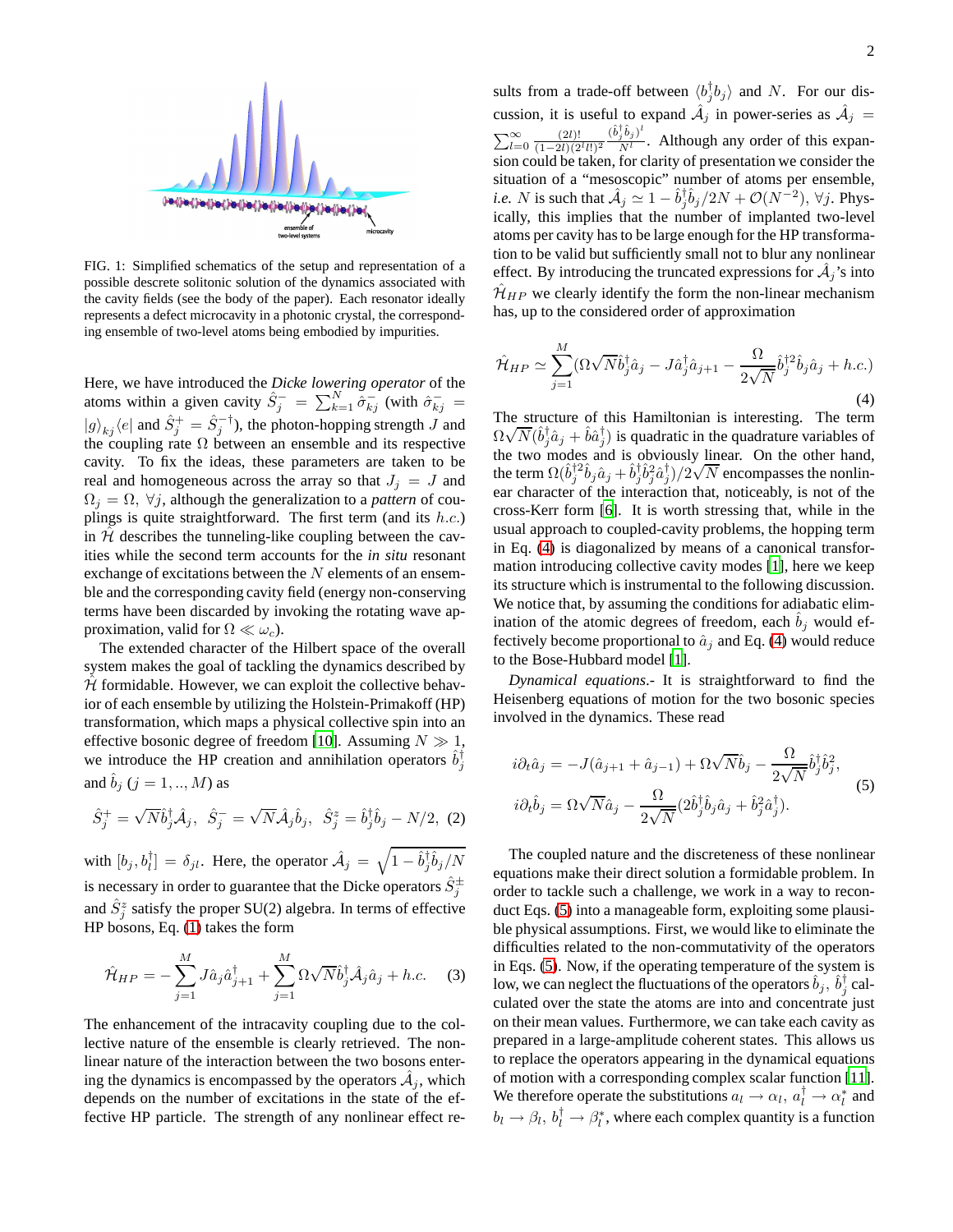of time. Eqs. [\(5\)](#page-1-2) now become

<span id="page-2-2"></span>
$$
i\partial_t \alpha_l = -J(\alpha_{l+1} + \alpha_{l-1}) + \Omega \sqrt{N} \left( \beta_l - \frac{|\beta_l|^2 \beta_l}{2N} \right),
$$
  

$$
i\partial_t \beta_l = \Omega \sqrt{N} \alpha_l - \frac{\Omega}{2\sqrt{N}} (\beta_l^2 \alpha_l^* + 2\alpha_l |\beta_l|^2).
$$
 (6)

As anticipated, these equations are easily generalizable to the case of arbitrary-order expansion in the nonlinear operator  $\hat{A}_j$ . Our approach is designed in order to allow for such a generalization. So far, we retained the discreteness of the equations of motion. For a clear understanding of our results, it is more intuitive to proceed towards the *continuous limit* where the function  $\gamma$  depends on a continuous position-variable  $x$  along the linear array of cavities (here  $\gamma = \alpha, \beta$  and their h.c.). This simply means that the interdistance d between two consecutive atom-cavity systems is much smaller than the scale represented by the wavelength  $\lambda$  of the wave-like excitation propagating across the array. That is, by taking  $k = 2\pi/\lambda$ , it must be  $kd \ll 2\pi$  so that  $\gamma_i \rightarrow \gamma(x, t)$ . In this way, the photon-hopping contribution to the first of Eqs. [\(4\)](#page-1-1) can be modified considering that  $\alpha_{j+1} + \alpha_{j-1} \rightarrow 2\alpha(x,t) + d^2\partial_{xx}\alpha(x,t)$ . This changes the equation for  $\alpha(x, t)$  into  $i\partial_t\alpha(x, t) = -2J\alpha(x, t)$  –  $Jd^2\partial_{xx}\alpha(x,t) + \Omega\sqrt{N}[\beta(x,t) - |\beta(x,t)|^2\beta(x,t)/2N],$  reminding of a Schrödinger equation with a cubic non-linearity (SCN) [\[4\]](#page-3-3), which is known to admit solitonic solutions. However, the equation at hand is still quite different from an SCN as the nonlinear term couples the dynamics of the real bosons to that of the effective ones. For compactness, we drop any explicit dependence on the variables  $x$  and  $t$ .

Rather than using brute force numerical methods for the solution of the problem (such as Newtonian relaxation techniques [\[12\]](#page-3-11)), we would like to get a clear picture of the physical process. We therefore decide to use an approach that is able to capture the essential features of the physics behind this problem. In Ref. [\[13\]](#page-3-12), the so-called *multiple-scale* technique has been used in order to investigate gap solitons in nonlinear periodic structures. The flexibility of this technique and its successful application in [\[13\]](#page-3-12) suggest its adaptation to the present situation. The method is based on the expansion of both time- and space-derivatives in terms of mutually independent time- and length-scales  $v_p = \mu^p v$  ( $v = t, x$ ) according to  $\partial_v = \sum_{p\geq 0} \mu^p \partial_{v_p}$ . Similarly,  $\gamma = \sum_{p\geq 1} \mu^p \gamma^{(p)}$ , where we have introduced the small parameter  $\bar{\mu}$ . In its essence, the multiple-scale method utilizes a separation of spatial and temporal scales in analogous to other standard techniques used in quantum optics such as the slowly varying envelope approximation [\[6](#page-3-5)]. Following [\[13](#page-3-12)], we stop the expansion at order  $p = 3$  in  $\gamma$ , which is enough, in the conditions of small nonlinearity at hand, to encompass the important aspects of the system's dynamics. We now proceed to solve the problem corresponding to a scale of order  $p - 1$ and use it into the one at order  $p$ . By replacing the scaleexpansion into the equations of motion and collecting terms corresponding to the same power of  $\mu$ , we get the *universal structures*  $(i\partial_{t_0} + 2J + Jd^2\partial_{x_0x_0})\alpha^{(p)} - \Omega\sqrt{N}\beta^{(p)} =$ 

 $\Gamma_\alpha^{(p)}$ ,  $i\partial_{t_0}\beta^{(p)} - \Omega \sqrt{N} \alpha^{(p)} = \Gamma_\beta^{(p)}$  with  $\Gamma_{\alpha,\beta}^{(p)}$  depending on higher-order derivatives of  $\alpha^{(p-k)}$  and  $\beta^{(p-k)}$  ( $k \in \mathbb{Z}$ ). The study is performed stepwise: At order  $\mu$  we have  $\Gamma_{\alpha,\beta}^{(1)} = 0$  so that  $\alpha^{(1)}$  and  $\beta^{(1)}$  satisfy linear equations in the *slow* variables  $x_0$  and  $t_0$  which are combined together to give

<span id="page-2-0"></span>
$$
(\partial_{t_0 t_0} - 2iJ \partial_{t_0} - iJ d^2 \partial_{t_0 x_0 x_0} + \Omega^2 N) \alpha^{(1)} = 0 \quad (7)
$$

with  $\beta^{(1)} = -i\Omega \sqrt{N} \int \alpha^{(1)} dt_0$ . In order to solve Eq. [\(7\)](#page-2-0) we take the plane-wave ansatz  $\alpha^{(1)} = \mathcal{E}e^{i(kx_0 - \omega t_0)}$  with  $\mathcal E$  an envelope function depending on space and time scales faster than  $x_0$  and  $t_0$  and  $\omega$  the frequency of such a carrier excitation. The associated solvability condition leads to the dispersion relation  $\omega_{\pm}(k) = -J(1 - d^2k^2/2) \pm$  $\sqrt{J^2(1-d^2k^2/2)^2 + \Omega^2N}$ , thus defining effective "optical" and "acoustic" branches (corresponding to  $\omega_{+}(k)$  and  $\omega_{-}(k)$ ) respectively) reminding us of a linear diatomic crystal. The difference with our case is that the two species in the crystal (*i.e.* true and effective bosons) share the same site-location. We remark that  $\omega_{\pm}(k)$  are the long-wavelength approximations of the branches coming from the exact dispersion relation for the *discrete* equations of motion [\(5\)](#page-1-2) in the linear limit. This reads  $\tilde{\omega}_{\pm}(k) = -J\cos(kd) \pm \sqrt{J^2\cos^2(kd) + \Omega^2N}$ , which becomes  $\omega_{+}(k)$  for  $kd \ll 1$  and exhibits a band-gap at the edge of the first Brillouin-zone [\[15\]](#page-3-13). Here, in order to be clear, we concentrate on the optical branch.

The previous level of solution leaves  $\mathcal E$  unknown. Its form is determined by going to higher order in  $p$  and imposing the appropriate solvability conditions (such as the nullity of any secular term, as required in order for the multiple-scale ap-proach to hold [\[13\]](#page-3-12)). At order  $\mu^2$  this results in the equation  $(\partial_{t_1} + v_{g_+} \partial_{x_1})\mathcal{E} = 0$ , so that the envelope function must depend on the variable  $\xi = x_1 - v_{g+} t_1$  with the group velocity  $v_{g_+} = \frac{2kJd^2\omega_+^2}{(\omega_+^2 + \Omega^2 N)} \simeq \frac{d\omega_+}{dk}$ . The iteration of such an approach finally leads to the generalized SCN

<span id="page-2-1"></span>
$$
i\partial_t \epsilon + c_1 \partial_{\chi\chi} \epsilon + c_2 |\epsilon|^2 \epsilon = 0. \tag{8}
$$

where  $c_1 = (Jd^2\omega_+^3 + \Omega^2 N v_{g_+}^2)/[\omega_+(\omega_+^2 + \Omega^2 N)]$ ,  $c_2 =$  $2\Omega^4 N/[\omega_+(\omega_+^2+\Omega^2 N)], \mathcal{E} = (1/\mu)\epsilon, \chi = \xi/\mu$  and  $t_2 =$  $\mu^2 t$ , as implied by the multiple-scale definition. Eq. [\(8\)](#page-2-1) can be exactly solved by means of well-known inverse-scattering methods (ISM) and is known to admit the solitonic solution  $\epsilon = \eta \sqrt{2c_1/c_2} \operatorname{sech} {\{\eta[\chi - 2c_1\sigma t] - \nu\}} e^{i\sigma(\chi - ic_1(\sigma^2 - \eta^2)t - i\phi_0)}$ for  $c_1c_2 > 0$  [\[14\]](#page-3-14), which is the case here. We have thus *retrieved a solitary-wave behavior in the linear array being studied which was the central aim of our study*. Here, η, σ, ν and  $\phi_0$  are integration constants to be determined from the boundary conditions attributed to each specific physical problem. The inclusion of higher-order terms in the expansion of  $\hat{A}_j$ 's (implying the use of lesser atoms per ensemble) results in the modification of  $\Gamma_{\alpha,\beta}^{(p)}$  and, consequently, of  $c_{1,2}$ . Multi-soliton solutions can also be found through the ISM theory [\[14\]](#page-3-14). The transition from solitonic dynamics to the linear regime occurs for  $c_1 \gg c_2$ . In the long-wavelength approximation and in the realistic situation of  $J \ll \Omega$ , this